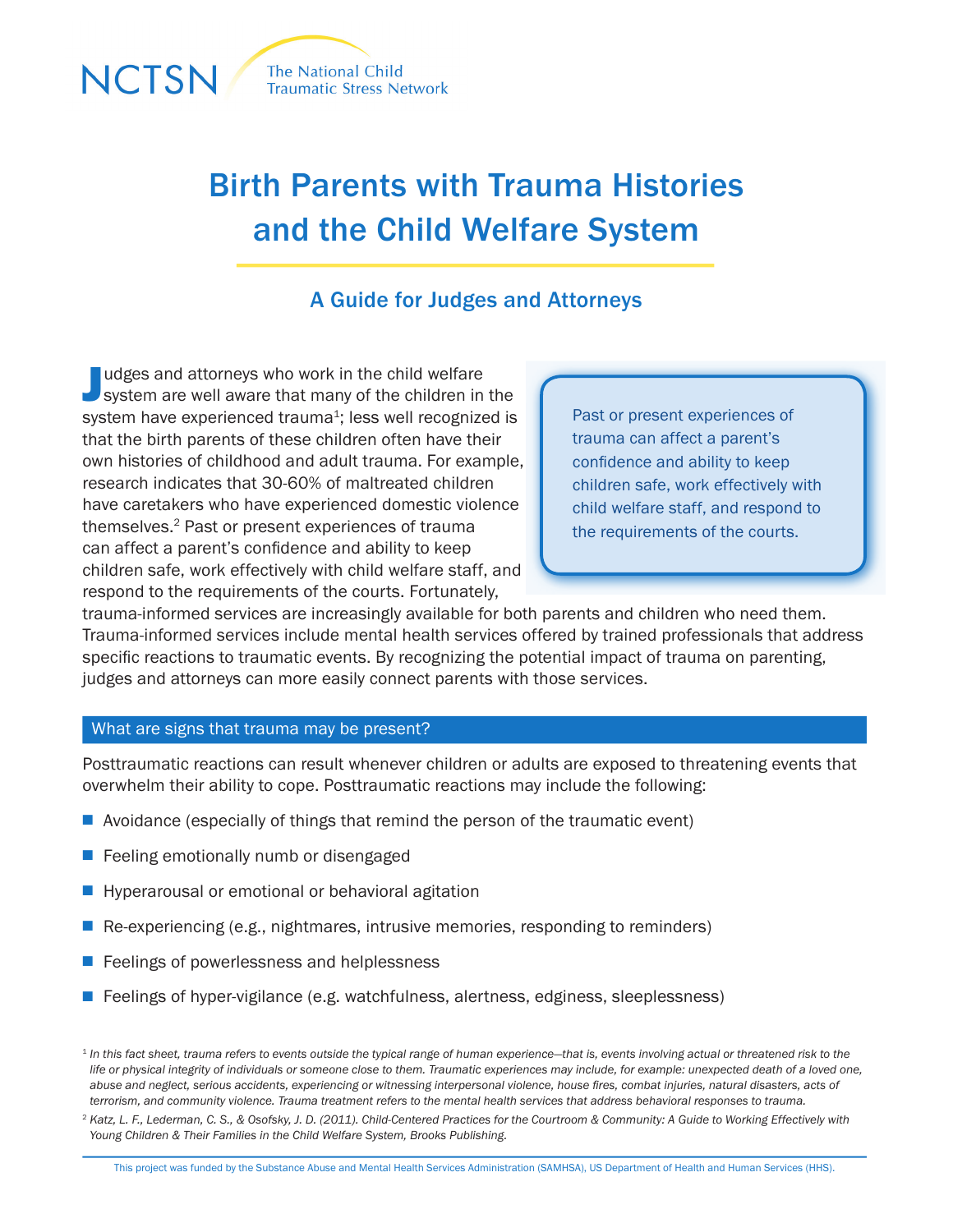In the child welfare system, legal professionals may observe parents who exhibit these posttraumatic reactions in court or when interacting with their children or case managers. It is not uncommon for the court setting or legal process to trigger feelings of helplessness or loss of control in parents, which may be exacerbated by the parents' past trauma and its reminders. A referral to determine whether posttraumatic stress is present may be appropriate.

#### How Can Trauma Affect Parents?

Trauma does not affect every parent in the same way, and not all parents will develop posttraumatic reactions after a traumatic event. However, trauma can influence parenting in ways that initially may not be obvious. For example, trauma reminders and recurrent posttraumatic reactions may interfere with parents' abilities to:

- React to a child's behavior in a calm and thoughtful manner, rather than responding impulsively
- $\blacksquare$  Make appropriate safety judgments, resulting either in overprotection or an inability to recognize dangerous situations
- $\blacksquare$  Meet their children's emotional needs or support their children's counseling
- $\blacksquare$  Form trusting relationships with their children and with court personnel and service providers
- $\blacksquare$  Moderate or control their emotions
- $\blacksquare$  Make decisions or plan for the future
- Manage other stresses, such as poverty, racism, substance abuse, and lack of social support

### Can trauma also affect judges and attorneys who work in family court?

For judges and attorneys working with child welfare cases, secondary or vicarious traumatic stress (also called compassion fatigue) may be a professional risk. $3$  This may occur following extensive exposure to the retelling of trauma experiences in court.<sup>4</sup> It is important to keep in mind that, while effective trauma treatments are now more available for parents and children, they also are available for professionals working on a daily basis with difficult cases involving traumatic events. $5$ 

#### How can attorneys and judges use a trauma-informed approach when working with birth parents?

Judges and attorneys can effectively advocate for the welfare of the child and family by identifying the service needs of parents suffering from the effects of trauma. It is important to: carefully observe parents' behavior, ask them what they want and need, listen closely to their responses, and ensure a sufficiently safe legal and emotional environment for them to disclose their own trauma history. Once the legal professional identifies the need for a trauma assessment and/or treatment, he or she should consider the following suggestions to effectively link the parent with appropriate services:

 $\blacksquare$  Empower parents by asking what services they think might be helpful, recognizing that they may not know.

<sup>3</sup> *Osofsky, J. D., Putnam, F. W., & Lederman, C. S., "How to Maintain Emotional Health When Working with Trauma," Juvenile and Family Court Journal, 59, (4), Fall 2008.*

<sup>4</sup> *Focus groups conducted by NCTSN at national judges meetings in 2005 and 2007 indicated that judges can feel overwhelmed by the prevalence of trauma in the courtroom, the magnitude of the needs of the children and families, and the lack of resources.*

<sup>5</sup> *For a state-by-state listing of free or low cost counseling referrals for legal professionals, see the American Bar Association Legal Assistance Program directory at <http://apps.americanbar.org/legalservices/colap/lapdirectory.html>*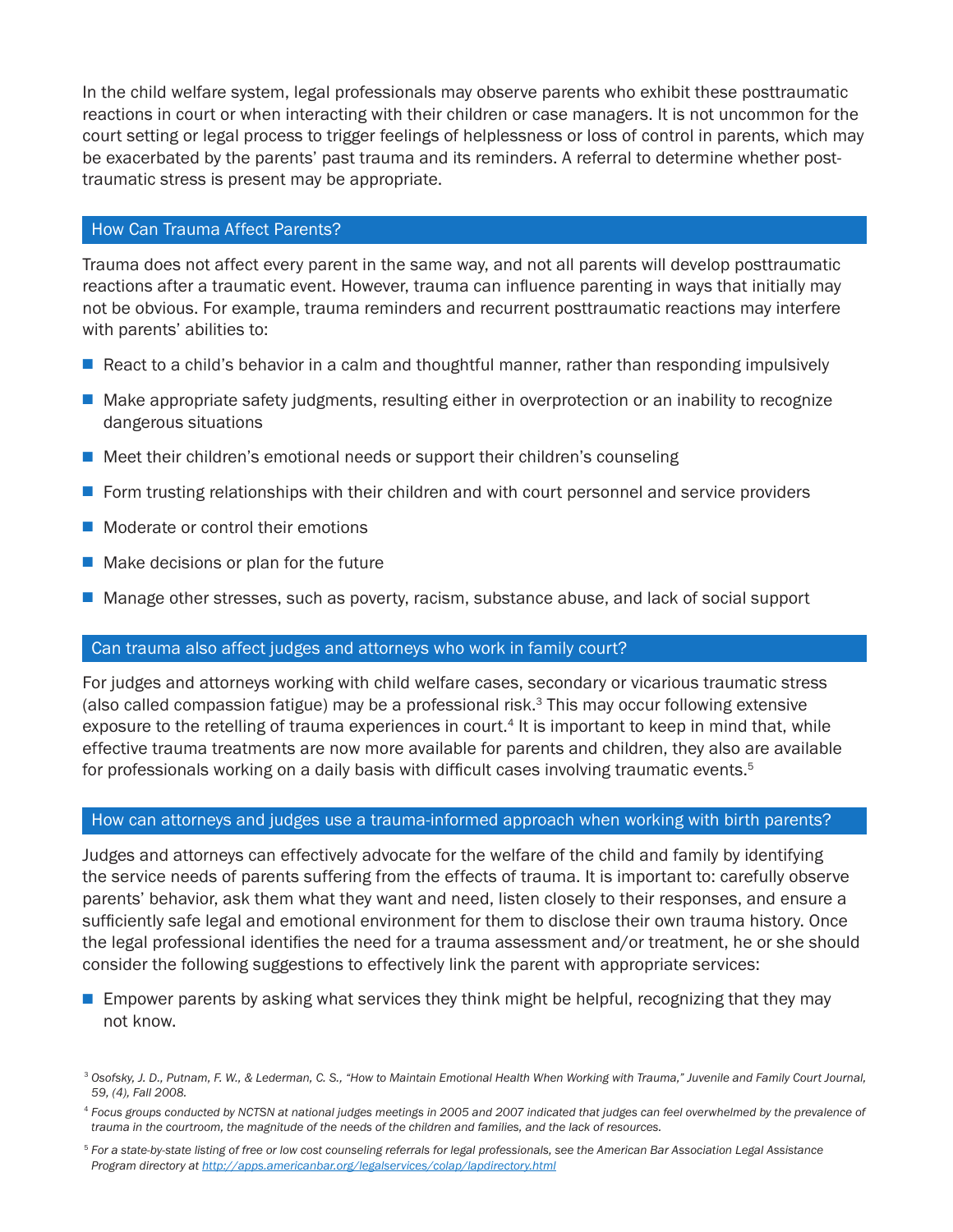- $\blacksquare$  Identify any mental health services, especially trauma-informed services, the parent has already received, and how the parent responded. If a parent already has a supportive relationship with a mental health provider experienced in addressing trauma, then attorneys and judges can encourage and support this ongoing relationship.
- **E** Ensure that there has been a trauma-informed assessment of the parent and the parent's relationship with each child. Do not assume that a general mental health evaluation includes a trauma assessment or that a traditional parenting program will work with a parent who has experienced trauma. In fact, generic interventions—such as parenting classes, anger management classes, counseling, or substance abuse groups that do not take into account parents' underlying trauma issues—may not be effective. An appropriate trauma-informed assessment would include the following information:
	- The parent's past or current traumas that may impact his or her current functioning
	- The parent's strengths in coping and problem-solving, and social supports
	- Self-report measures and clinical interviews assessing the parent's mental health status;
	- Observations of parent-child interaction
	- The presence or absence of posttraumatic reactions
	- Recommendations for treatment and additional assessment for trauma and non-trauma related services
- Work with local professionals to create a list of evidence-based treatment practices available for parents in your community or region. When trauma-focused treatment services are scarce or non-existent, judges should convene a multidisciplinary team to enhance services or training of clinicians in the community. In rural communities where resources are especially scarce, legal professionals might consider regional approaches or distance learning.
- $\blacksquare$  Familiarize the court with the process and scope of evidence-based trauma treatment for adults, including the range of treatments available.<sup>6</sup>
- Watch for the co-occurrence of posttraumatic stress disorder (PTSD) and substance abuse, which is especially common among women. Substance use may be viewed as "self medication" to cope with the overwhelming emotional pain of trauma; but research shows that posttraumatic symptoms can trigger substance use, which, in turn, can heighten trauma symptoms.<sup>7</sup> When developing a case plan for parents, assessing for both substance abuse and trauma can ensure that the two problems are treated in an integrated manner, rather than sequentially.
- E Keep in mind that parents who are adolescents or new immigrants, or have experienced adversities including disability, poverty, or homelessness, may be at higher risk for experiencing trauma; they also may have more barriers in accessing resources.
- $\blacksquare$  Let parents know that you understand the significance of their past trauma, while still holding them accountable for the abuse and/or neglect that led to involvement in the system. For many parents, understanding that there is a connection between traumatic events that have happened to them and their present reactions and behavior can empower and motivate them to make positive changes.

<sup>7</sup> *Najavitz, Lisa M., Seeking Safety: A Treatment Manual for PTSD and Substance Abuse, Guilford Press, 2002.*

<sup>&</sup>lt;sup>6</sup> For more information on adult trauma treatments and intervention, go to: National Center for PTSD at <http://www.ptsd.va.gov>; Sidran Institute at *[http://www.sidran.org;](http://www.sidran.org) California Evidence-based Clearinghouse for Child Welfare at http://www.cebc4cw.org; National Registry of Evidence-based Programs and Practices at<http://www.nrepp.samhsa.gov>*